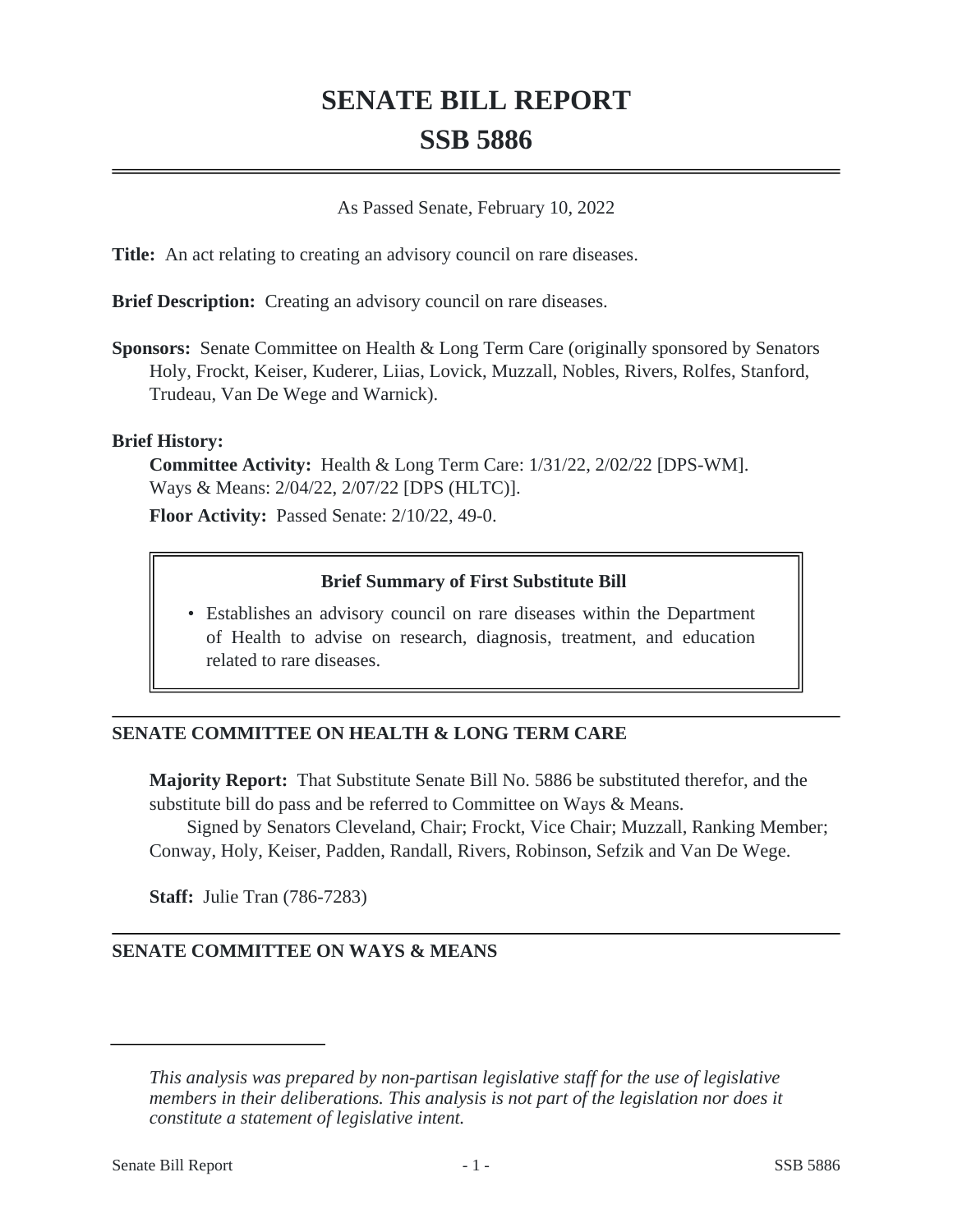**Majority Report:** That Substitute Senate Bill No. 5886 as recommended by Committee on Health & Long Term Care be substituted therefor, and the substitute bill do pass.

Signed by Senators Rolfes, Chair; Frockt, Vice Chair, Capital; Robinson, Vice Chair, Operating & Revenue; Wilson, L., Ranking Member; Brown, Assistant Ranking Member, Operating; Schoesler, Assistant Ranking Member, Capital; Honeyford, Ranking Minority Member, Capital; Billig, Braun, Carlyle, Conway, Dhingra, Gildon, Hasegawa, Hunt, Keiser, Mullet, Muzzall, Pedersen, Rivers, Van De Wege, Wagoner, Warnick and Wellman.

**Staff:** Corban Nemeth (786-7736)

**Background:** In the Orphan Drug Act of 1983, the United States Congress defined a rare disease as any condition that affects fewer than 200,000 people in the nation. Rare diseases include genetic conditions, infections, some rare cancers, and autoimmune diseases. The National Institutes of Health estimates there may be as many as 7000 rare diseases, and that 25 to 30 million Americans may be living with a rare disease.

**Summary of First Substitute Bill:** An advisory council on rare diseases (council) is established within Department of Health to advise on research, diagnosis, treatment, and education related to rare diseases and must submit annual reports on the status of council's work and other findings and recommendations to the Governor and Legislature beginning December 1, 2024.

"Rare disease" means a disease that affects fewer than 200,000 people in the United States.

Members of the Advisory Council on Rare Diseases. The council acting as the advisory body on rare diseases consists of 12 voting members serving three year-terms including four clinicians and researchers specializing in rare diseases; four individuals representing patients; the children with special health care needs program director; a representative from the health care authority; and two representatives from the life sciences industry focusing on developing therapeutic products for rare disease patients, research efforts related to those endeavors, or have a demonstrable understanding of the path to commercialization of such products. The Secretary of Health must serve as an ex-officio nonvoting member and select the council's chair, who must convene the first council's meeting no later than three months after the bill's effective date.

The four clinicians and researchers specializing in rare diseases must include a Washington State licensed physician with experience researching, diagnosing, or treating rare diseases; a registered nurse, advanced practice registered nurse, genetic counselor, or social worker licensed and practicing in Washington with experience treating rare diseases; a medical researcher with experience conducting research concerning rare diseases; and a representative from an academic research institution in Washington that receives any grant funding for rare disease research. The four council members representing patients must include two patients living with a rare disease; a rare disease patient caregiver; and a representative from a rare disease foundation or patient advocacy group.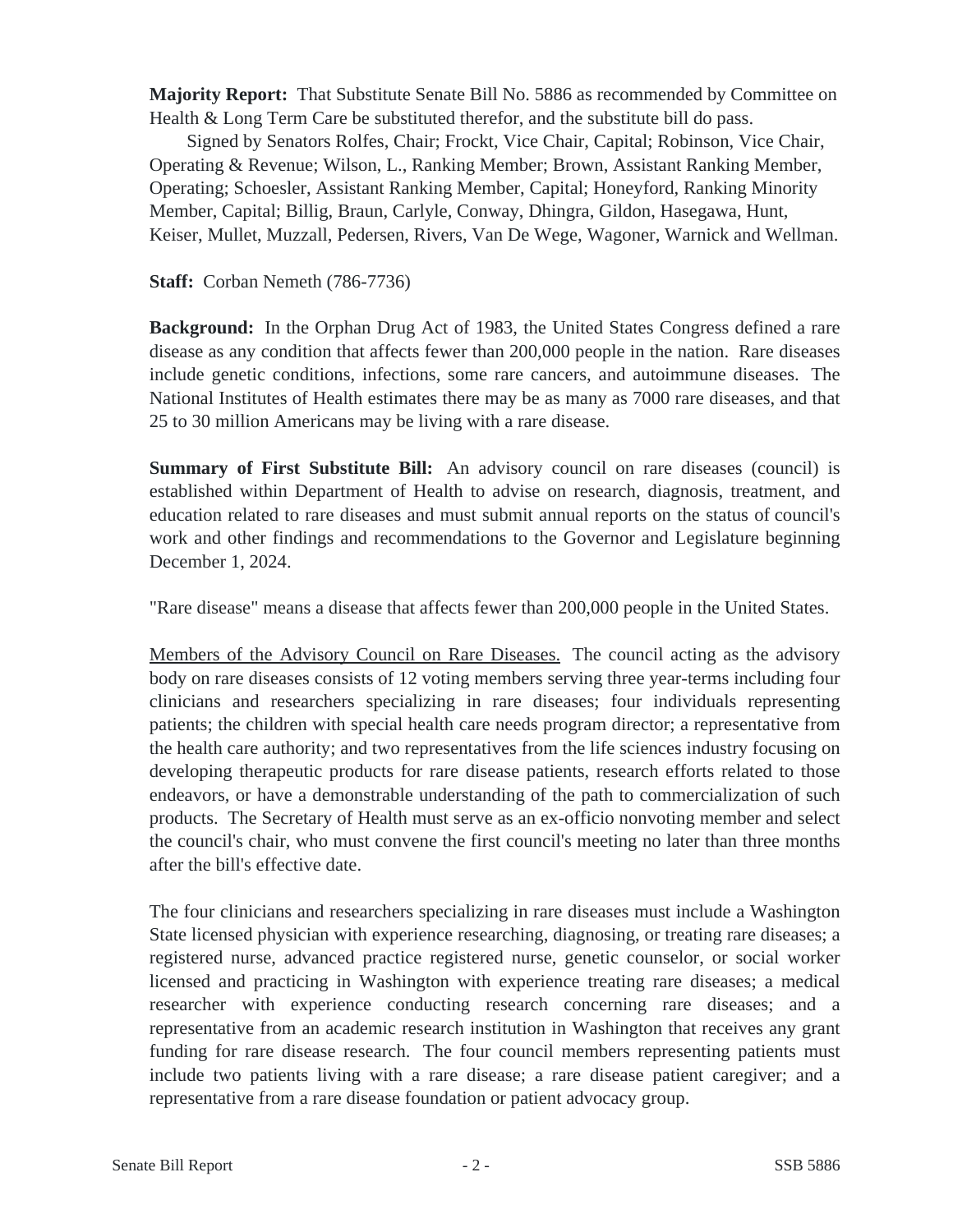Duties of the Council. The council's duties include identifying effective research-based strategies to help diagnose, treat, and prevent rare diseases; making recommendations on the implementation of a continued medical education program to provide clinicians with resources to support earlier diagnosis and treatment of rare diseases; and developing effective strategies to raise public awareness of rare diseases in the state. The council must also coordinate efforts for the study of incidence prevalence of rare diseases in the state and the status of the rare disease community, including examination of issues regarding quality of care outcomes and cost effectiveness of earlier diagnoses and treatment of rare diseases and access to treatment and services available to persons with rare diseases in the state.

Public Repository of Information. By July 1, 2025, the council must establish a centralized, publicly accessible repository of information that catalogs ongoing rare research in the state and provides best practice standards of care for health care providers containing the most effective strategies for recognizing and treating rare diseases and informational resources for rare disease patients seeking access to clinical care.

**Appropriation:** None.

**Fiscal Note:** Available.

**Creates Committee/Commission/Task Force that includes Legislative members:** No.

**Effective Date:** Ninety days after adjournment of session in which bill is passed.

**Staff Summary of Public Testimony on Original Bill (Health & Long Term Care):**  *The committee recommended a different version of the bill than what was heard.* PRO: Rare disease takes a big financial and emotional toll on patients, parents, and families. Early intervention and diagnosis saves lives. This bill would be foundational in helping this vulnerable population and well-position the advisory council to channel the needs and concerns of the rare disease patients in Washington. Rare does not generate profits. Developing new rare disease treatment and financing new disease therapies is a challenging endeavor. This is why government must help for these particular situations to find treatments and share information. Also, this bill gives voice to a broad representation of stakeholders and each representative has a valuable perspective to contribute to this process. Healthcare boards and commissions moving forward should have similar composition with those impacted directly by the illnesses and conditions to be included as members.

**Persons Testifying (Health & Long Term Care):** PRO: Senator Jeff Holy, Prime Sponsor; Carolina Sommer, Born a Hero, Research Foundation; Marc Cummings, Life Science Washington; Sarah Tompkins; Joshua Henderson, NW Rare Disease Coalition; Lindsey Topping-Schuetz, Caregiver/Parent; Tera Figueroa; Cindi Laws, Health Care for All Washington; Michael Transue, Oregon Biosciences Association.